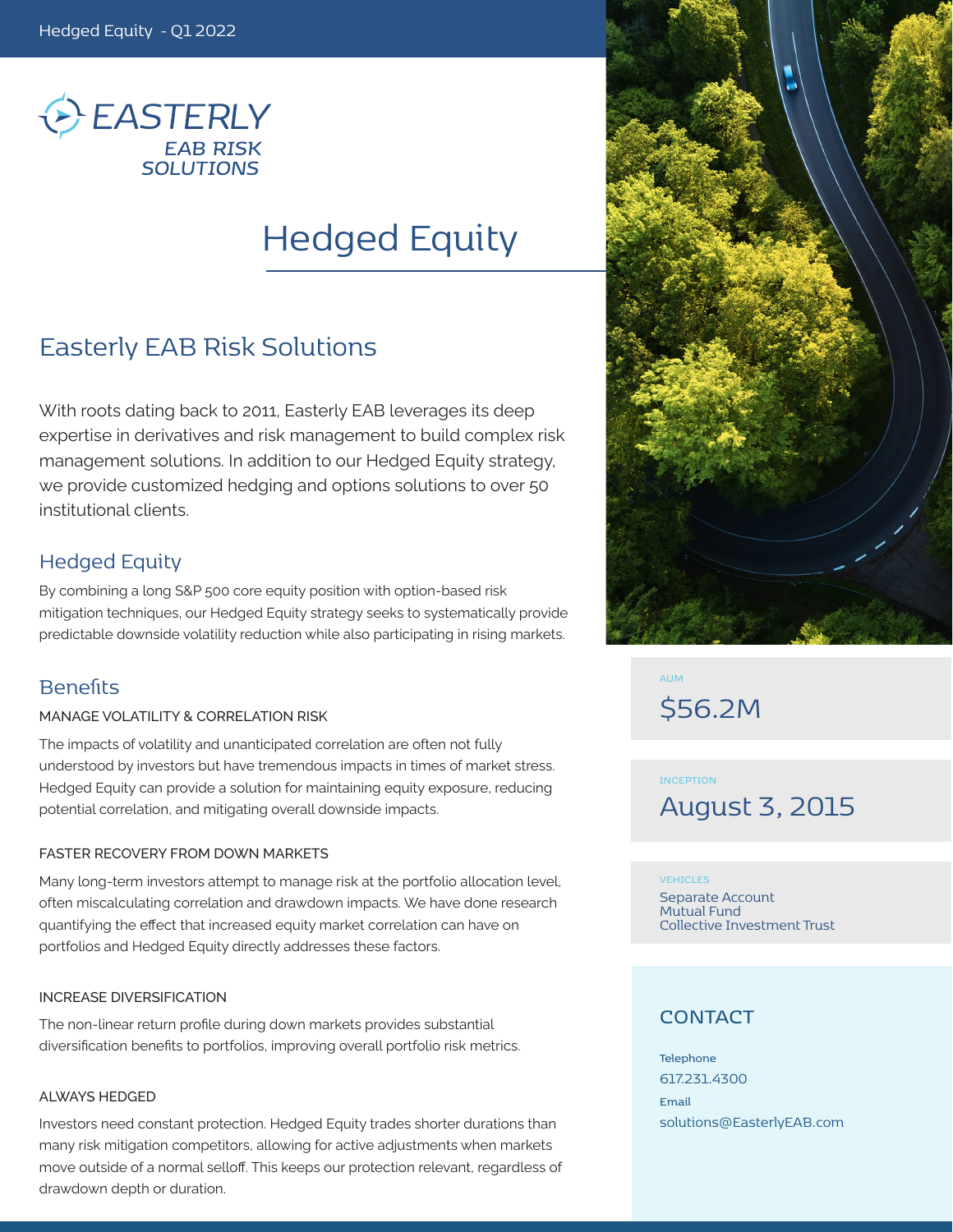## Risk Statistics - 5 Years

| <b>Product</b>       | <b>Sortino Ratio</b> | <b>Sharpe Ratio</b> | <b>Standard</b><br><b>Deviation</b> | <b>Upside Market</b><br>Capture | <b>Downside</b><br><b>Market Capture</b> | <b>Loss Deviation</b> |
|----------------------|----------------------|---------------------|-------------------------------------|---------------------------------|------------------------------------------|-----------------------|
| <b>Hedged Equity</b> | 2.34                 | 1.45                | 5.31                                | 34.68                           | 27.23                                    | 3.28                  |
| S&P 500              | 1.48                 | 0.94                | 15.78                               | 100.00                          | 100.00                                   | 10.08                 |

## Track Record of Limiting Downside Volatility

UNDERWATER DRAWDOWN - 5 YEARS



## Calendar Year Returns

|                                 | 2021  | 2020  | 2019  | 2018    | 2017  | 2016  |
|---------------------------------|-------|-------|-------|---------|-------|-------|
| <b>Hedged Equity</b><br>(gross) | 13.06 | 9.25  | 14.13 | 3.50    | 8.81  | 4.41  |
| <b>Hedged Equity</b><br>(net)   | 11.27 | 7.32  | 12.11 | 1.52    | 6.67  | 2.36  |
| S&P 500                         | 28.71 | 18.40 | 31.49 | $-4.38$ | 21.83 | 11.96 |

## Annual Returns

|                                 | <b>1Q22</b> | 1 YR  | 3 YR  | 5 YR  | SI    |
|---------------------------------|-------------|-------|-------|-------|-------|
| <b>Hedged Equity</b><br>(gross) | $-1.97$     | 6.38  | 8.92  | 8.67  | 8.04  |
| <b>Hedged Equity</b><br>(net)   | $-2.28$     | 4.83  | 7.11  | 6.75  | 6.06  |
| S&P 500                         | -4.60       | 15.65 | 18.92 | 15.99 | 14.36 |

## **Investment Team**

### **Edward Boll, Founder & CEO**

#### INDUSTRY EXPERIENCE: **30**

EXPERTISE: Volatility Correlation, Dispersion, Event Trading, ETF Arbitrage

#### PAST:

**Co-Founder** of DC Trading Partners, a firm focused on volatility correlation, dispersion, event trading and ETF arbitrage

**Portfolio Risk Manager,** SLK-Hull Derivatives Group, Goldman Sachs

**Creator and Head** of American Stock Exchange Options Unit & ETF Arbitrage Group, TFM Investment Group

#### **Jim Ryan, President**

#### INDUSTRY EXPERIENCE: 35

EXPERTISE: Quant Research, Volatility Arbitrage, ETF Arbitrage, Mean Reversion, Equity Trading PAST:

**Co-Founder** of RB Derivatives, a firm focused on mean reversion equity trading and earnings event arbitrage

**Co-Founder,** Heard Trading, a firm specializing in volatility arbitrage in index and equity options

## **Bill Visconto, Founder, CFO & COO**

#### INDUSTRY EXPERIENCE: 25

EXPERTISE: Statistical & Volatility Arbitrage, Portfolio Management PAST:

**Head Volatility Trader,** McGowan Investors

**Co-Founder** of Volare Capital, a hedge fund that pursued Statistical & Volatility Arbitrage strategies in index and single stock options

**Head of Portfolio Management & Trading Floor Operations,** PFTC Advisors / PFTC Trading

### **Arnim Holzer, Global Macro Strategist & Client Portfolio Manager**

INDUSTRY EXPERIENCE: 40

EXPERTISE: Multi-Asset Portfolio Management, Volatility & Correlation, Tail Risk

PAST:

**Founder, Senior Strategist & Portfolio Manager** of ASH Strategy, a tail risk consulting firm

**Senior Strategist & Portfolio Manager**, Deutsche Asset Management & Scudder

**Hedge Fund Portfolio Manager,** Israel Discount Bank of New York